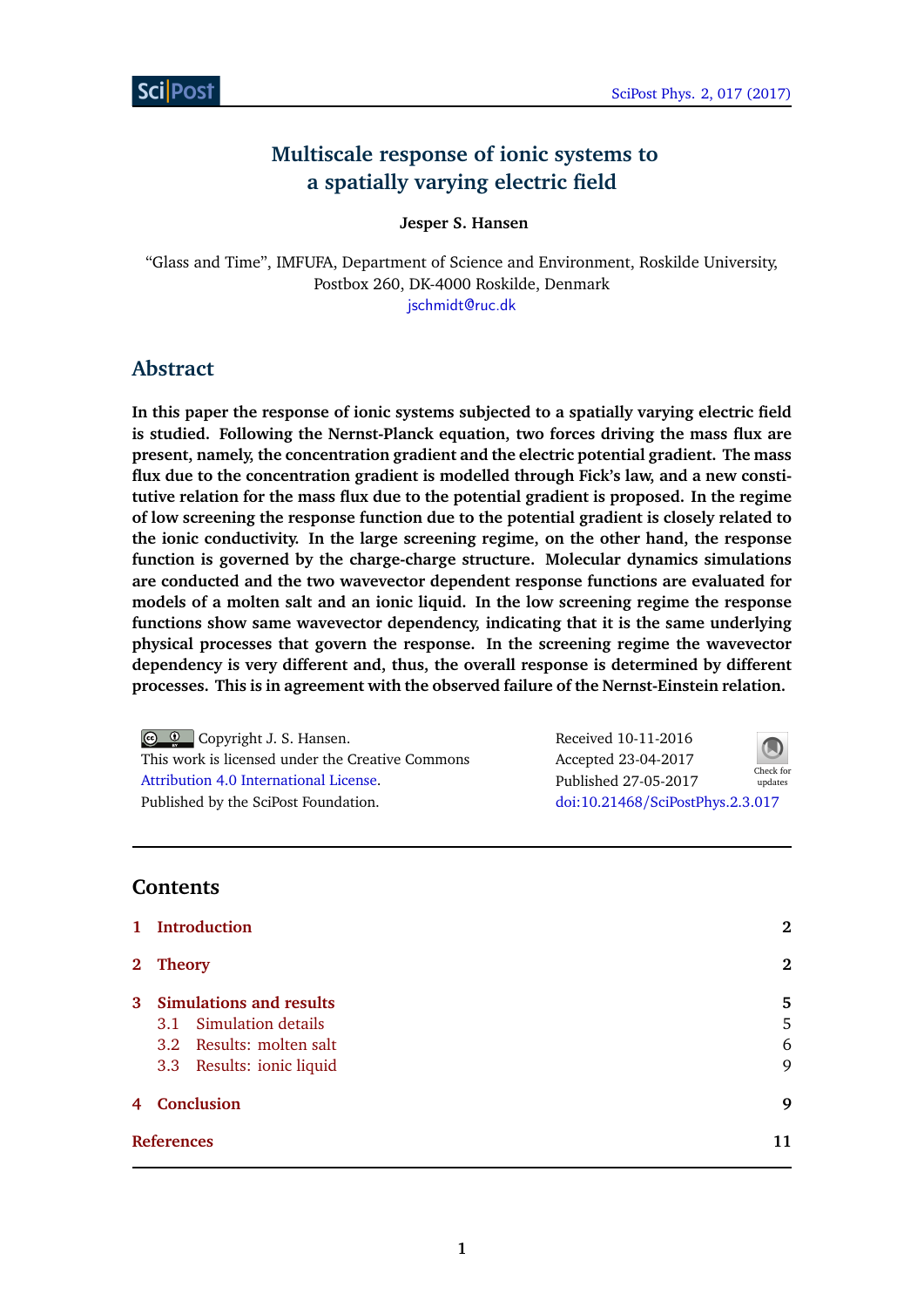### <span id="page-1-0"></span>**1 Introduction**

Ionic liquids, molten salts and ionic solutions show a response to the application of an external electric field. In the case of small field amplitudes the response is typically modelled by linear constitutive relations, for example, the response manifested by a charge current is related to the local field by Ohm's law and the charge density to the external field through the charge-charge correlation function  $[1,2]$  $[1,2]$  $[1,2]$  $[1,2]$ . The response is characterized by different response functions (or transport coefficients) like the electric conductivity, electric permittivity and the charge-charge correlation. One can often find relations between the different response functions [[2](#page-10-1)]; at least in some limits. A more famous one is the Nernst-Einstein equation that relates the self diffusion coefficient to the electric conductivity [[3](#page-10-2)], i.e., single particle flux to the charge current. This is a quite surprising relation as the particle flux is a single particle phenomenon whereas the charge current is a collective phenomenon. The Nernst-Einstein equation is then only valid when the ion cross-correlations can be neglected [[1,](#page-10-0) [4](#page-10-3)]. One example where this assumption is not valid is where the flux of ion-pairs contributes to the mass flux, but not to the charge current as the charges cancels [[2](#page-10-1)]. The deviation can be determined from simulations or experiments and is often quantified by a deviation parameter [[2](#page-10-1)], which, interestingly, Harris et al. [[5,](#page-10-4)[6](#page-10-5)] have expressed in terms of the velocity cross-correlation functions. Importantly, the failure of the Nernst-Einstein equation means that the particle flux due to the electric field cannot be modelled through Ohm's law directly. Rather than approaching this problem through the deviation parameter it is appealing to take one step back and propose a linear constitutive relation that involves a new response function relating the mass flux to the external field directly. This is done in this paper.

The system's response is dependent on the wavelength of the external field, and this can be modelled through wavevector dependent response functions [[2,](#page-10-1)[7](#page-10-6)]. Investigating the wavevector dependence is relevant as the response can vary as function of length scale [[8](#page-10-7)]. Also, this provide a way to probe a characteristic correlation lengths for a given system [[8,](#page-10-7) [9](#page-10-8)]; if the characteristic length scales are different for the different response functions this indicates that different physical underlying mechanisms are responsible for the system response. This is also addressed here.

The paper is organized as follows: In the next section the theory for the response of an ionic system subjected to a static sinusoidal external field is presented. In Sect. [3](#page-4-0) molecular dynamics simulation results are presented and discussed, and, finally, in the last section conclusions from the work are drawn.

#### <span id="page-1-1"></span>**2 Theory**

We consider an ionic system composed of one cation and one anion specie. The ions are rigid meaning that any higher order induced effects and electron transfer mechanisms are ignored. The charges are  $\pm q$ , respectively. Let *i* indicate either a cation or an anion, i.e.,  $i = +$  or  $-,$ then the number density  $n_i$  follows the balance equation  $[10]$  $[10]$  $[10]$ 

<span id="page-1-2"></span>
$$
\frac{\partial n_i}{\partial t} = \sigma_i - \nabla \cdot n_i \mathbf{c}_i - \nabla \cdot n_i \mathbf{u},
$$
\n(1)

where  $n_i$ **c**<sub>*i*</sub> is the diffusive flux and  $n_i$ **u** the advective flux. The production term  $\sigma_i$  accounts for additional forces that generate a local change in  $n_i;$  this includes application of an external electric field. The terms on the right-hand side of Eq. [\(1\)](#page-1-2) can be expressed as the divergence of fluxes such that if one writes the production term as  $\sigma_i = -\nabla \cdot \mathbf{j}_i^e$  and  $n_i \mathbf{c}_i = \mathbf{j}_i^d$  we have for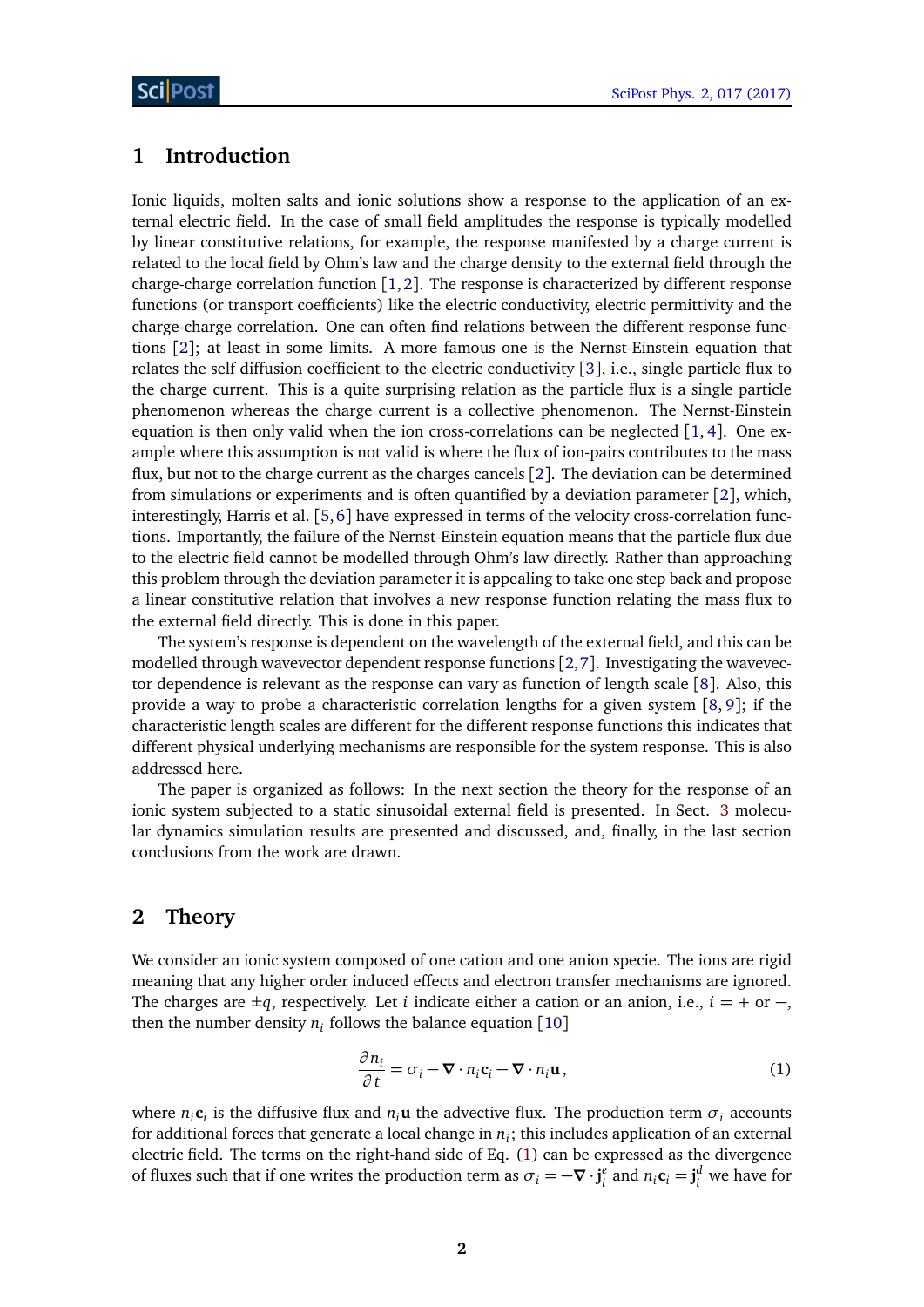#### ScilPos

zero advection

$$
\frac{\partial n_i}{\partial t} = -\nabla \cdot \mathbf{j}_i = -\nabla \cdot (\mathbf{j}_i^e + \mathbf{j}_i^d). \tag{2}
$$

The system is kept away from equilibrium by application of a static spatially varying external electric field. The field points and varies in the direction parallel to the system *z*-direction, i.e, the non-zero *z*-component of the external field reads

<span id="page-2-1"></span>
$$
E_z^{\text{ext}}(z) = E_0 k_n^m \cos(k_n z), \qquad (3)
$$

where  $k_n = 2\pi n/L_z$  is the wavevector,  $n = 1, 2, \ldots$ , and  $L_z$  is the length of the system in the *z*-direction. *m* is either 0 or 1. The experimental realization of this field is not straightforward. Here it is considered as we are interested in the wavevector dependent response and as such this resembles the sinusoidal transverse and longitudinal force field methods (STF and SLF), see for example Refs. [[11–](#page-10-10)[13](#page-11-0)]. The corresponding electric potential is

$$
\phi^{\text{ext}}(z) = -\int_0^z E_z^{\text{ext}}(z') \, dz' + \phi^{\text{ext}}(0) = -E_0 k_n^{m-1} \sin(k_n z), \tag{4}
$$

using  $\phi^{\text{ext}}(0) = 0$ . Note,  $m = 0$  corresponds to a wavevector independent field amplitude and  $m = 1$  to wavevector independent potential amplitude.

It is in place to discuss the Maxwell equations. First, the induced (screening) field is  $E = E(z)$  and according to Gauss' law  $dE/dz = \rho_q/\epsilon_0$ , where  $\rho_q$  is the charge density given by the induced ionic density,  $\epsilon_0$  is the electric permittivity of free space. From the Maxwell-Faraday equation  $\nabla \times \mathbf{E} = -\dot{\mathbf{B}} = \mathbf{0}$ , that is, the field due to the screeing does not result in any change in the magnetic field **B**. Then Gauss' law for the magnetic field is fulfilled,  $\nabla \cdot \mathbf{B} = 0$ . Furthermore, since  $\nabla \times \mathbf{B} = \mathbf{0}$  and  $\dot{\mathbf{E}} = \mathbf{0}$  there are no net charge current (Ampere's circuital law). The system is therefore in a steady state.

To proceed one needs to relate the fluxes with the corresponding forces [[10](#page-10-9)]. For sufficiently small force amplitude this is done through the generalized linear response theory. Consider the mass flux in the *z*-direction  $j_i$  to depend on *N* forces  $X_n$ ,  $n = 1, 2, \ldots N$  then we have in the homogeneous situation

$$
j_i = -\sum_{n} \int_0^{\infty} \int_{-\infty}^{\infty} \chi'_n(\mathbf{r} - \mathbf{r}', t - t') X_n(\mathbf{r}', t') d\mathbf{r}' dt', \qquad (5)
$$

where  $\chi'_n$  $\frac{1}{n}$  is the response function relating the flux  $j_i$  to the force  $X_n$ . Since the system is in a steady state we can safely ignore time memory effects and, furthermore, assuming isotropy the response functions can then be written as  $\chi'$  $\chi'_n(\mathbf{r}-\mathbf{r}', t-t') = \chi_n(z-z')\delta(t-t')$ . The flux is

$$
j_i = -\sum_{n} \int_0^{\infty} \delta(t - t') \int_{-\infty}^{\infty} \chi_n(z - z') X_n(z', t') dz' dt'
$$
  
= 
$$
-\sum_{n} \int_{-\infty}^{\infty} \chi_n(z - z') X_n(z', t) dz' = -\sum_{n} \int_{-\infty}^{\infty} \chi_n(z - z') X_n(z') dz'.
$$
 (6)

The final expression is due to the steady state conditon. This generalized response formalism can be applied to the present situation. The flux is proposed to be given by the two terms  $(N = 2)$ 

<span id="page-2-0"></span>
$$
j_i = j_i^d + j_i^e = -\int_{-\infty}^{\infty} D_i(z - z') \frac{dn_i}{dz'} dz' - \frac{1}{q_i} \int_{-\infty}^{\infty} \chi_i(z - z') \frac{d\phi^{ext}}{dz'} dz',
$$
 (7)

where  $D_i$  is the diffusion response function (or diffusion coefficient) and  $\chi_i$  is the response function that relates the *mass* flux to the external field. The first relation is simply a generalized version of Fick's law, but the second relation is not a generalization of Ohm's law as *χ<sup>i</sup>*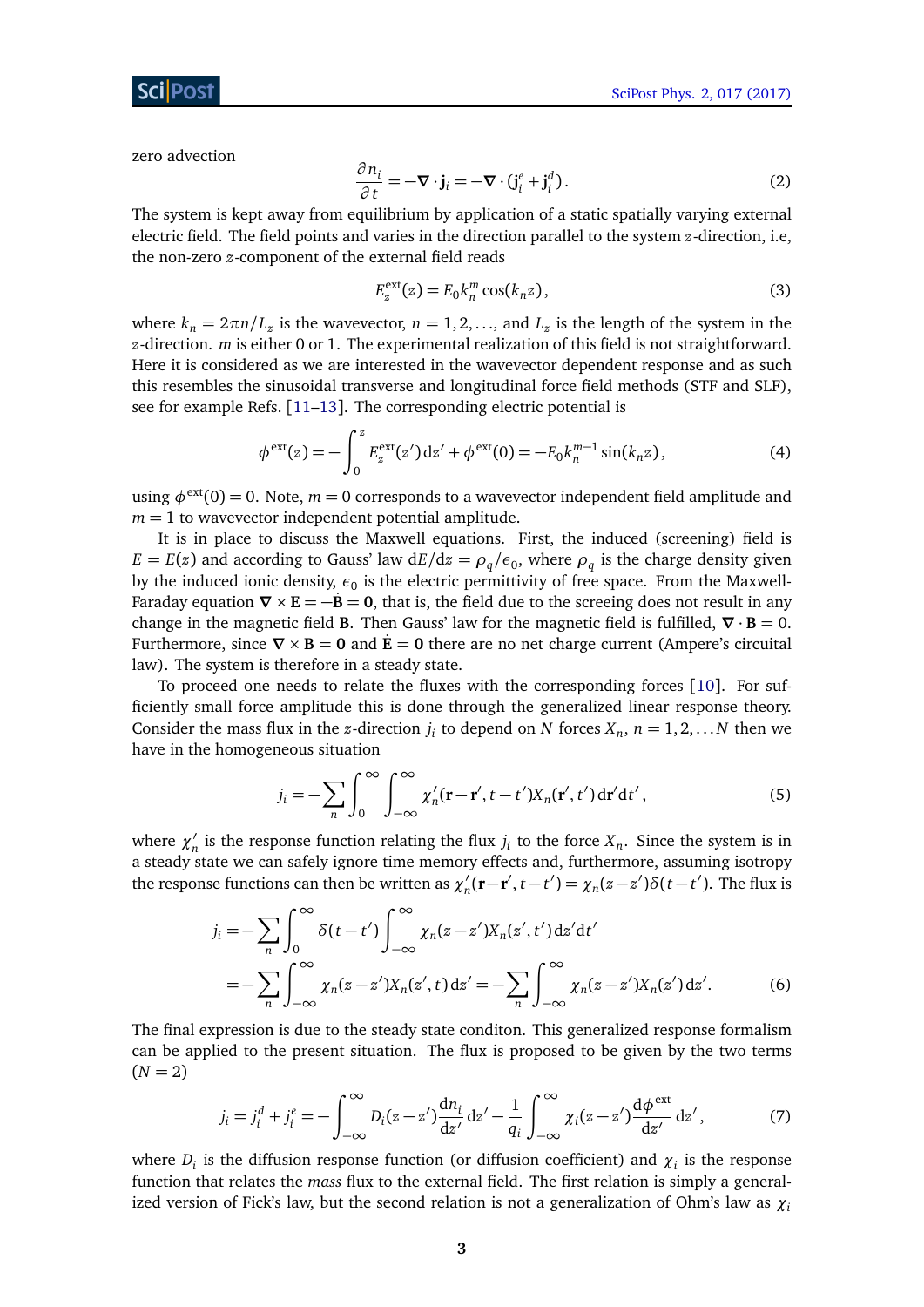

relates the mass flux directly to external electric potential. Also, the force in Ohm's law is given by the *local* electric potential, i.e., the sum of the induced potential and the external potential. The  $\chi_i$ -response function can be interpreted as the system response to an external field excluding the effects from diffusion. Note that Eq. [\(7\)](#page-2-0) is a generalized form of the Nernst-Planck equation [[14](#page-11-1)].

In the steady state  $j_i^d + j_i^e = 0$ , and one has

$$
\int_{-\infty}^{\infty} D_i(z - z') \frac{dn_i}{dz'} dz' = -\frac{1}{q_i} \int_{-\infty}^{\infty} \chi_i(z - z') \frac{d\phi^{ext}}{dz'} dz'.
$$
 (8)

In Fourier space by the convolution theorem for wavevector  $\mathbf{k} = (0,0,k_n)$  this reads

$$
ik_n\widetilde{D}_i(k_n)\widetilde{n}_i(k_n) = -\frac{ik_n}{q_i}\widetilde{\chi}_i(k_n)\widetilde{\phi}^{\text{ext}}(k_n),\tag{9}
$$

<span id="page-3-0"></span>or

$$
\widetilde{n}_i(k_n) = -\frac{\widetilde{\chi}_i(k_n)}{q_i \widetilde{D}_i(k_n)} \widetilde{\phi}^{\text{ext}}(k_n).
$$
\n(10)

Equation [\(10\)](#page-3-0) is the expression for the Fourier coefficients for the number density. From this result one can also find the Fourier coefficients for the charge density,  $\tilde{\rho}_q$ . First, it is observed<br>that due to gymnatry the number density follows a sine series i.e. that due to symmetry the number density follows a sine series, i.e.,

<span id="page-3-2"></span>
$$
n_i(z) = n_0 + \sum_{j=n}^{\infty} \widetilde{n}_{i,j}(k_j) \sin(k_j z).
$$
 (11)

The Fourier components of the charge density is then

$$
\widetilde{\rho}_q(k_n) = q_+\widetilde{n}_+ + q_-\widetilde{n}_- = -\left(\frac{\widetilde{\chi}_+(k_n)}{\widetilde{D}_+(k_n)} + \frac{\widetilde{\chi}_-(k_n)}{\widetilde{D}_-(k_n)}\right)\widetilde{\phi}^{\text{ext}}(k_n). \tag{12}
$$

For small field strengths and negligible screening only the fundamental mode  $k_n = 2\pi n/L$  is excited and we have that

<span id="page-3-1"></span>
$$
n_i(z) \approx n_0 + \widetilde{n}_i(k_n) \sin(k_n z). \tag{13}
$$

In the following, focus is on the case where Eq. [\(13\)](#page-3-1) is true and where the two ionic species, + and –, have same transport properties  $\chi_i = \chi$ , and  $D_i = D$ . Then Eq. [\(12\)](#page-3-2) reduces to

<span id="page-3-4"></span>
$$
\widetilde{\rho}_q(k_n) = -\frac{2\widetilde{\chi}(k_n)}{\widetilde{D}(k_n)} \widetilde{\phi}^{\text{ext}}(k_n). \tag{14}
$$

From linear response theory [[2](#page-10-1)] the Fourier components for the charge density is related to the charge-charge correlation function (or charge-charge structure)  $S_{ZZ}$  by

<span id="page-3-5"></span>
$$
\tilde{\rho}_q(k) = -\frac{nS_{ZZ}(k)}{k_B T} \tilde{\phi}^{\text{ext}}(k),\tag{15}
$$

where  $n = n_{+} + n_{-}$ . We then have an expression for  $\tilde{\chi}$  in terms of the diffusion coefficient and the charge-charge structure

<span id="page-3-3"></span>
$$
\widetilde{\chi}(k_n) = \frac{n\widetilde{D}(k_n)}{2k_B T} S_{ZZ}(k_n). \tag{16}
$$

The charge-charge structure is a collective property, and from Eq. [\(16\)](#page-3-3) one can see that *χ* relates this collective property to the single particle property governed by the diffusion coefficient.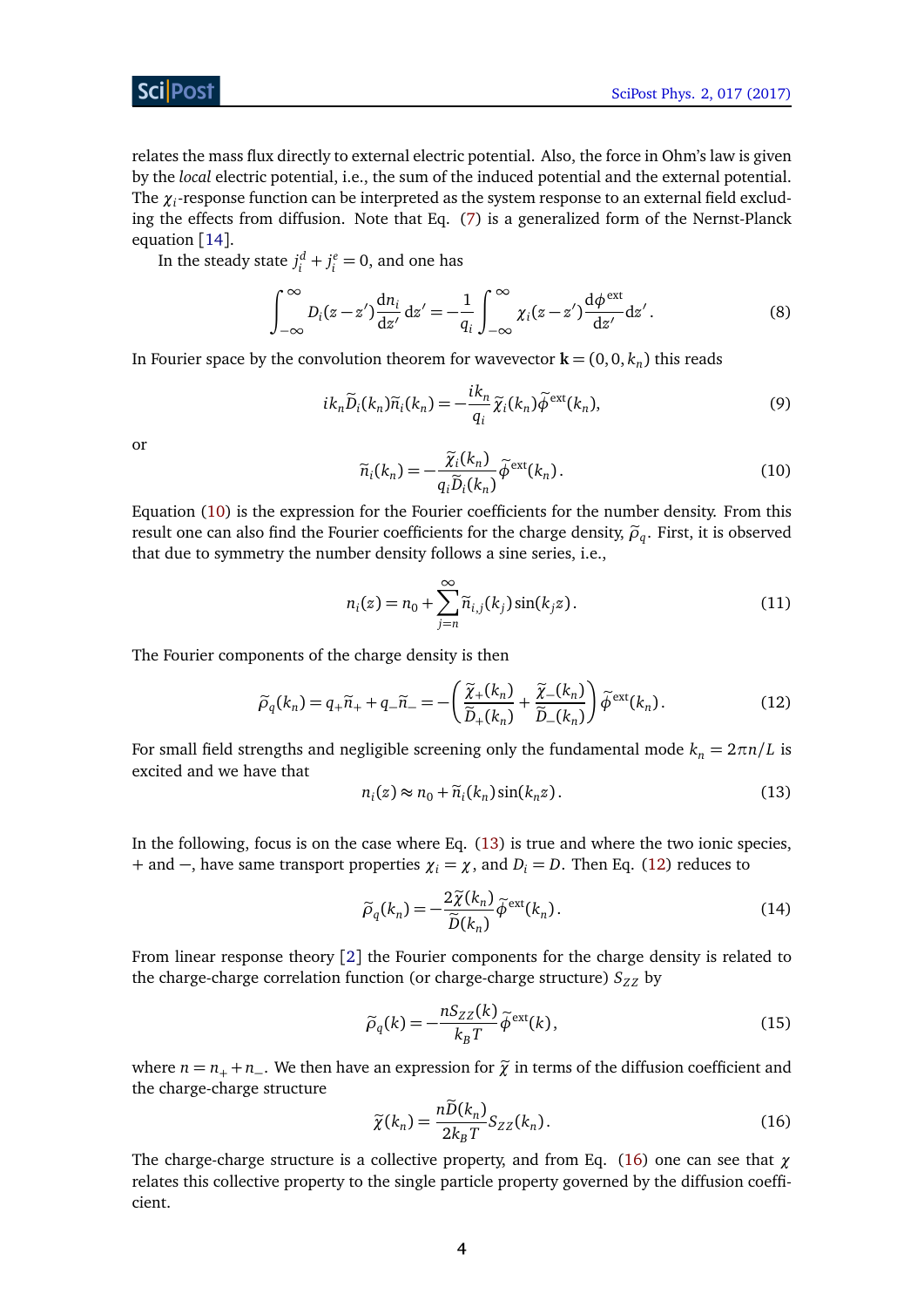It is worth noting that in the Debye-Hückel regime,  $k_B T \gg q\phi$ , the charge-charge correlations are negligible, i.e.,  $S_{ZZ}(k) = 1$ . This corresponds to the limit of zero screening and a relative permittivity of unity. Equation [\(16\)](#page-3-3) then reads

$$
\widetilde{\chi}(k) = \frac{n\widetilde{D}(k)}{2k_B T}, \qquad \text{(Debye-Hückel regime)}\tag{17}
$$

which is equivalent to the Nernst-Einstein equation [[3](#page-10-2)] and  $\chi$  can in this limit be interpreted as the ionic electric conductivity. The charge density Fourier components are in this limit  $\tilde{\rho}_q = -n\tilde{\phi}^{\text{ext}}/k_B T$ , i.e., they only dependent on amplitude of the external field. Furthermore, for systems where the diffusion coefficient is wavevector independent,  $\widetilde{D}(k) \approx D_0$ , the response function is

<span id="page-4-2"></span>
$$
\widetilde{\chi}(k) = \frac{nD_0}{2k_B T} S_{zz}(k). \quad \text{(Screening regime)} \tag{18}
$$

This means that the wavevector dependent response in the presence of an external electric field is dominated by the screening effects.

### <span id="page-4-0"></span>**3 Simulations and results**

#### <span id="page-4-1"></span>**3.1 Simulation details**

The response is evaluated for two simple models: (i) one model for molten salt proposed by Hansen and McDonald [[1](#page-10-0)] and (ii) one modified model for ionic liquids used by Chapela et al. [[15](#page-11-2)]. For the molten salt the ions are simple spherical particles with same mass and point charges  $\pm q$ . The van der Waals interaction is the inverse power law function  $V(r) = \epsilon (\sigma/r)^9$ , where  $r$  is the distance between two ions,  $\epsilon$  and  $\sigma$  define the energy and length scale, respectively. The Coulomb interactions are calculated through the shifted force method [[16,](#page-11-3) [17](#page-11-4)],  $\mathbf{F}(r) = q_i q_j (1/r^2 - 1/r_c^2) \mathbf{r}/r$ , for  $r \le r_c$ . Here **r** is the vector of separation with magnitude r, and  $r_c$  is the cut-off radius set to  $r_c = 3\sigma$ ; this cut-off distance is also used for the van der Waals interactions. The positions of the particles are integrated forward in time with the leap-frog algorithm [[18](#page-11-5)] and the temperature is controlled using a Nosé-Hoover thermostat [[19,](#page-11-6)[20](#page-11-7)]. In all simulations the total ion number density is  $n = 0.368\sigma^{-3}$ ; the number of ions are 1000, giving 500 ion-pairs. Two different temperatures are simulated,  $T = 0.0177\epsilon/k_{B}$  and  $1.0177\epsilon/k_{B}$ , the former being a realistic temperature for the model. To simulate the Debye-Hückel regime  $k_B T \gg q\phi$  the ion-ion Coulomb interactions are removed whilst keeping the temperature fixed at  $T = 1.0177\epsilon/k_{B}$ ; this system is symbolized using  $T_{\infty}$ . Alternatively, one can perform simulations at very high temperatures, but this will result in numerical instabilities. In the following all quantities are given in units of  $\sigma$ ,  $\epsilon$ ,  $q$ , and mass  $m$ , and as it is common practise these the units are not written explicitly.

For the simple molten salt system the shifted force method can be tested against the direct Ewald summation method [[21](#page-11-8)]. From equilibrium simulations it was found from the structure that the Ewald method converges satisfactory using 124 replica systems and that it agrees with the data from the shifted force method, see also Ref. [[17](#page-11-4)]. For the non-equilibrium situation at *T* = 1.0177 the Ewald and shifted force methods yield same results for all wavevectors tested  $0 < k < 2.2$ .

The modified ionic liquid model is composed of cations with a spherical point charge particle (head group) and two spherical non-charged tail particles. The particles in the cation are linearly connected using a simple spring force  $\mathbf{F} = -k(r-1)\mathbf{r}/r$ , where  $k = 100$  is the spring constant. Anions are simple spherical point charge particles [[15](#page-11-2)]. Rather than a hard-sphere type potential in the original model, the van der Waals interactions are here given through the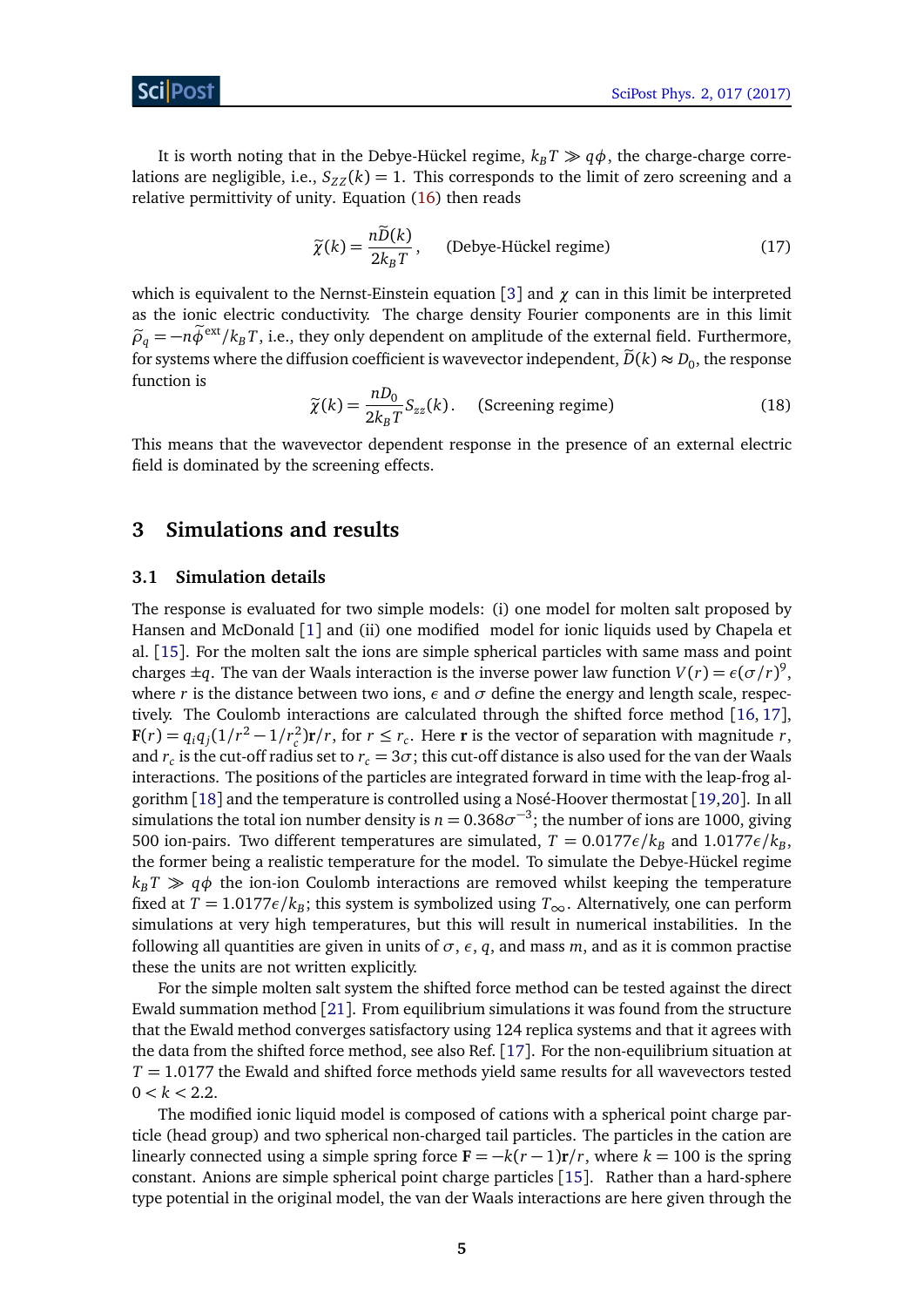Weeks-Chandler-Andersen potential [[22](#page-11-9)]  $V(r) = 4((1/r)^{12} - (1/r)^6)$ , where the cut-off is set at  $r_c = 2^{1/6}$ . The Coulomb interaction is given by the Yukawa potential  $V(r) = q^2 e^{-r/\lambda_D}/r$ , with  $\lambda_D = 1/2$  corresponding to a relative small Debye screening length and the reduced charge is  $q = 4$ . The cut-off distance for the Yukawa potential is set to  $r_c = 2.5$ . The state point is  $(n, T) = (1, 1)$  and the simulation method is the same as for the molten salt simulations. This choice of parameters gives, qualitatively, the fluid structure observed in different ionic liquid [[23,](#page-11-10)[24](#page-11-11)]. The number of particles are 864, that is, 216 ion pairs.

Simulations of the non-equilibrium system is also performed. Here an additional force from the external field, Eq. [\(3\)](#page-2-1), is added to the total force experienced by the ions  $\mathbf{F}_i^{\text{ext}} = q_i E^{\text{ext}} \mathbf{k}$ , where **k** is the unit vector parallel to the *z*-axis.

#### <span id="page-5-0"></span>**3.2 Results: molten salt**

The wavevector dependent diffusivity can be obtained as follows. The Gaussian approximation [[2,](#page-10-1) [25](#page-11-12)] relates the diffusion coefficient to the incoherent intermediate scattering function (or the self-part of the density-density correlations), so in the diffusive regime, i.e., for large *t*, this is here generalized to

<span id="page-5-1"></span>
$$
F_s(k, t) = e^{-\tilde{D}(k)k^2 t}.
$$
\n(19)

The Fourier-Laplace transformation is

$$
S_s(k,\omega) = \int_0^\infty e^{-i\omega t} e^{-\tilde{D}(k)k^2 t} dt = \frac{1}{i\omega + \tilde{D}(k)k^2},
$$
\n(20)

<span id="page-5-2"></span>which gives an expression for the wavevector dependent diffusivity in the limit of zero frequency

$$
\widetilde{D}(k) = \frac{1}{k^2 S_s(k, 0)}.
$$
\n(21)

Microscopically the intermediate scattering function is defined from the ensemble average [[25](#page-11-12)]

$$
F_s(k,t) = \frac{1}{N} \left\langle \sum_i e^{-ik(z_i(t) - z_i(0))} \right\rangle,
$$
\n(22)

where  $N$  is the number of ions and is thus a single particle property. In Fig. [1](#page-6-0) (a) the intermediate scattering function is plotted for different wavevectors in the case of  $T = 0.0177$ . Also, shown as punctured lines  $f(k,t)=e^{-\frac{1}{6}\langle\Delta r^2\rangle k^2t}$ , where  $\langle\Delta r^2\rangle$  is the particle mean square displacement. It is seen that the Gaussian approximation holds surprisingly well for this model validating Eq.[\(19\)](#page-5-1). The data are Fourier-Laplace transformed and the Gaussian diffusion kernel is found from Eq. [\(21\)](#page-5-2); the results are plotted in Fig. [1](#page-6-0) (b). The function

<span id="page-5-4"></span><span id="page-5-3"></span>
$$
\widetilde{D}(k) = D_0/(1 + \alpha k^{\beta})
$$
\n(23)

is fitted to data where the zero wavevector diffusion coefficient,  $D_0$ , is found from the mean square displacement  $\langle \Delta r^2 \rangle = 2D_0 t$  for  $t \to \infty$ . It is observed that the normalized kernel is identical for the two cases  $T = 1.0177$  and  $T = T_{\infty}$ . For  $T = 0.0177$  the diffusivity features a relative low wavevector dependency in the range studied here and we have  $\tilde{\chi}(k) \propto S_{ZZ}(k)$ according to Eq. [\(18\)](#page-4-2).

Next the charge-charge structure is evaluated. This is defined as [[2](#page-10-1)]

$$
S_{ZZ}(\mathbf{k}) = \frac{1}{N} \left\langle \rho_q(\mathbf{k}, 0) \rho_q(-\mathbf{k}, 0) \right\rangle, \tag{24}
$$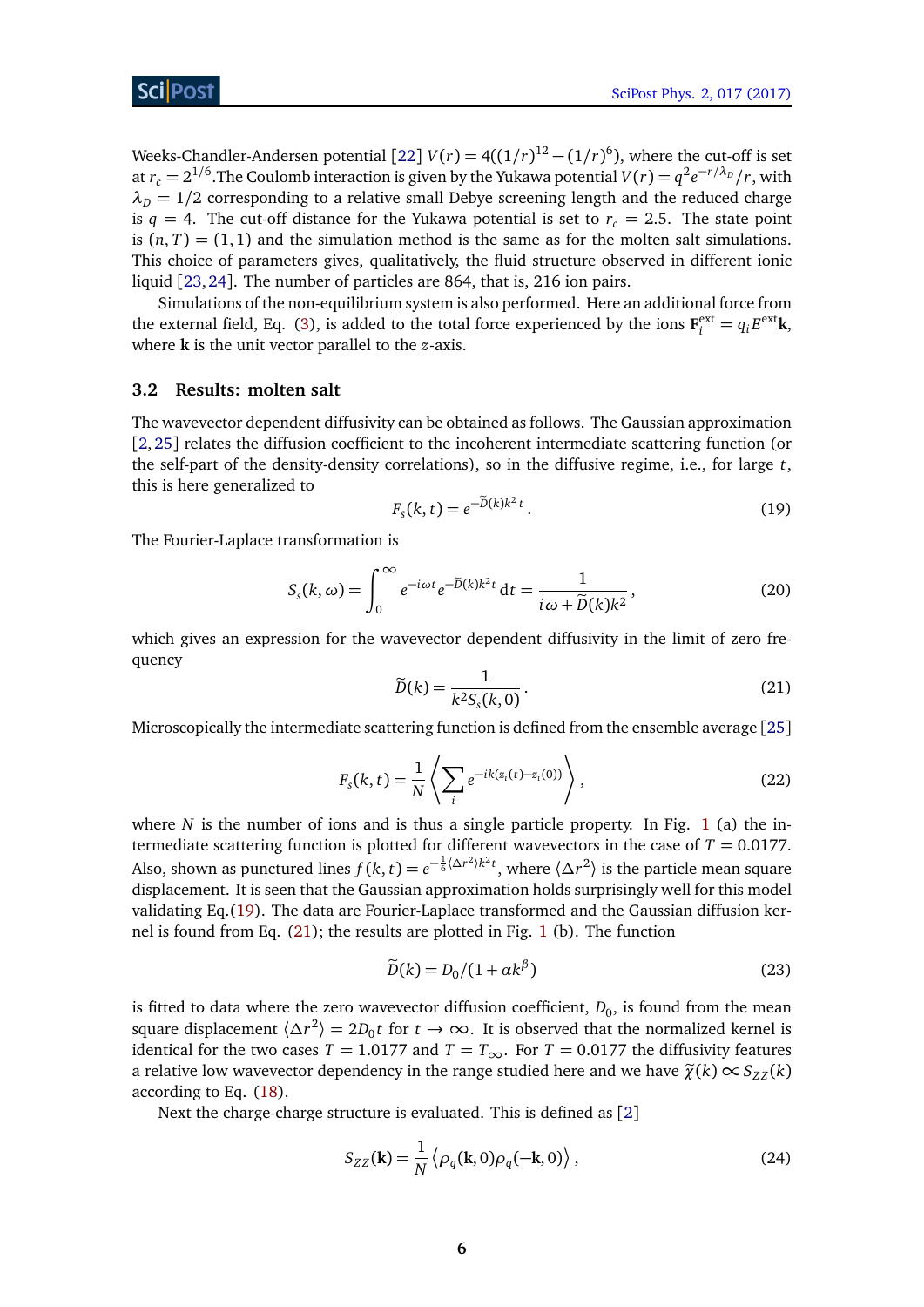

<span id="page-6-0"></span>Figure 1: Molten salt (a): Incoherent intermediate scattering function for different wavevectors (circles). Punctured line is  $f(k,t) = e^{-\frac{1}{6}(\Delta r^2)k^2t}$ , where  $\langle \Delta r^2 \rangle$  is the mean square displacement. (b) The diffusion kernel at different temperatures. Punctured lines are best fit to Eq.[\(23\)](#page-5-3). Parameter values are for  $T = 0.0177, 1.0177$  and  $T_{\infty}$ , respectively: *D*<sup>0</sup> = 0.011, 0.84, 0.92, *α* = 0.0073, 0.69, 0.78, and *β* = 1.72, 1.14, 1.12.

where  $\rho_q(\mathbf{k},0) = \sum_i q_i e^{-i\mathbf{k} \cdot \mathbf{r}_i}$ . Note, this is a collective property. For non-zero wavevectors  $S_{zz}$  (*k*) can also be calculated from the radial distribution functions, see e.g. Ref. [[1](#page-10-0)],

<span id="page-6-1"></span>
$$
S_{zz}(k) = 1 + \frac{2\pi n}{k} \int_0^\infty \Delta g(r) r \sin(kr) dr, \qquad (25)
$$

where *∆g*(*r*) is the difference between the cation-cation and cation-anion radial distribution functions,  $\Delta g(r) = g_{++}(r) - g_{+-}(r)$ . The charge-charge structure is plotted in Fig. [2](#page-7-0) for the three different systems; symbols are data from Eq. [\(24\)](#page-5-4) and lines are *Szz* calculated from Eq. [\(25\)](#page-6-1). As expected we observe a zero screening,  $S_{zz} = 1$ , for  $T = T_{\infty}$ , but non-negligible screening for *T* = 1.0177 and *T* = 0.0177.

From Eq. [\(16\)](#page-3-3) the Fourier components of  $\chi$  can be evaluated, the results is shown in Fig. [3](#page-7-1) (a). The evaluation is based on the fit of the diffusion kernel, Eq. [\(23\)](#page-5-3), and the integral expression for the charge-charge structure, Eq. [\(25\)](#page-6-1). First, for zero screening,  $T = T_{\infty}$ , the response function is monotonically decaying with respect to wavevector. This behavior is typically observed for the diffusion and viscosity kernels [[8](#page-10-7)]. For non-zero screening the response features a maximum depending on temperature; the characteristic wave length  $l = 2\pi/k_{\text{max}}$ where  $k_{\text{max}}$  is the wavevector corresponding to maximum in  $\tilde{\chi}$ , is approximately  $l = 2.5$  for  $T = 1.0177$  and  $l = 1.6$  for  $T = 0.0177$ . This means that application of an external field will result in a relatively small flux,  $j_i^e$ , on large length scales and a maximum for wavelength of roughly 2 atomic diameters. For  $T = 0.0177$ , we have that  $\lim_{k\to 0} \tilde{\chi}(k) = 0$  which means that the charge density is zero at these length scales; this is in agreement with perfect screening.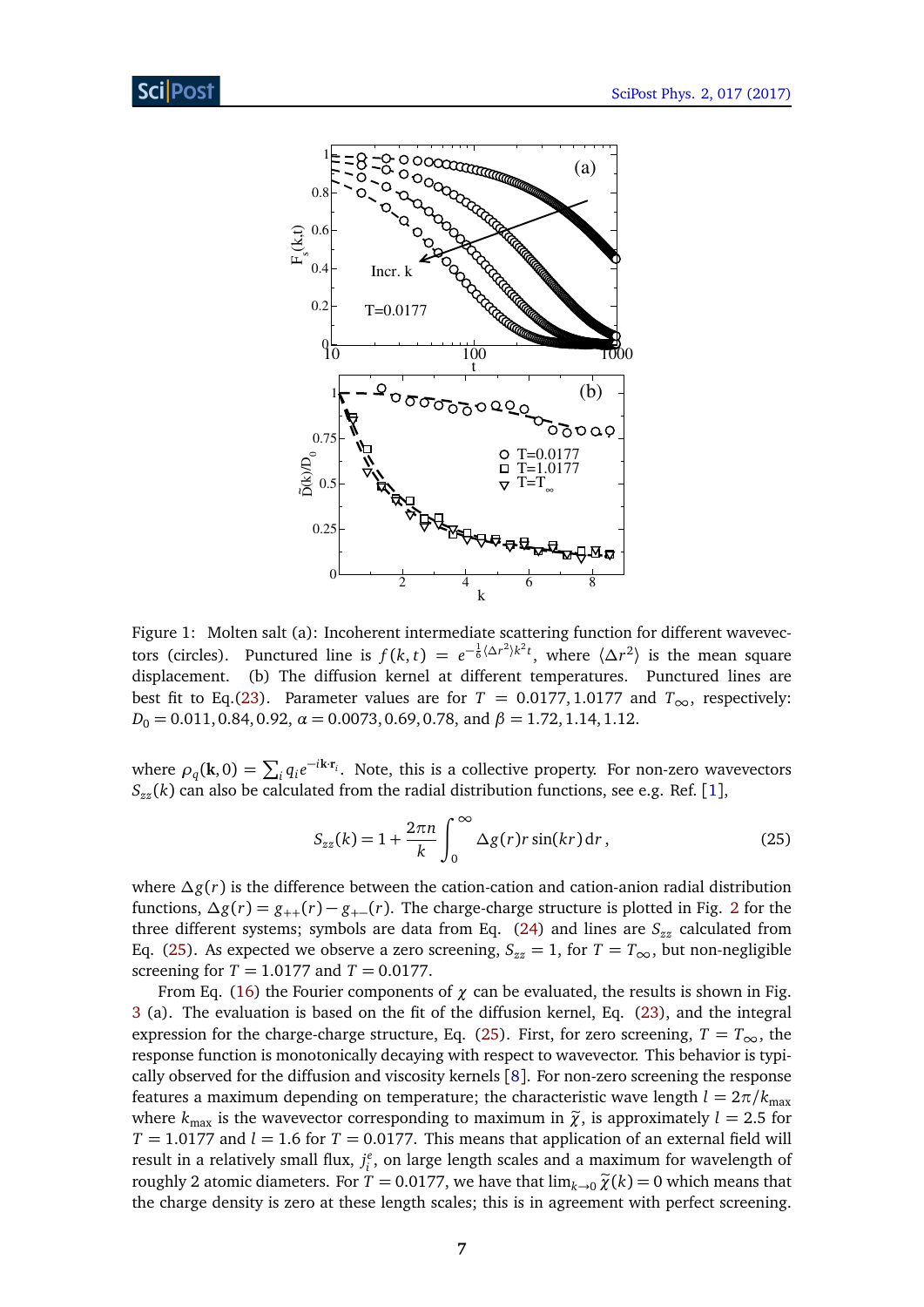

<span id="page-7-0"></span>Figure 2: Charge-Charge structure for the molten salt model. Symbols are data obtained from Eq. [\(24\)](#page-5-4) and full lines are from Eq. [\(25\)](#page-6-1)



<span id="page-7-1"></span>Figure 3: Molten salt (a) The Fourier components of  $\chi$ . (b) Normalized kernels,  $\tilde{\chi}/\chi_0$  and  $D/D_0$ , for  $T = T_{\infty}$ .

Another important point is that  $\lim_{k\to\infty} S_{zz} = 1$  $\lim_{k\to\infty} S_{zz} = 1$ , and if  $\lim_{k\to\infty} D = 0$  as indicated in Fig. 1 we have that  $\lim_{k\to\infty} \tilde{\chi} = 0$  according to Eq. [\(16\)](#page-3-3).

In Fig. [3](#page-7-1) (b)  $\tilde{\chi}(k)/\chi_0$  and  $\tilde{D}(k)/D_0$  are depicted for the case  $T = T_{\infty}$ . The data show good collapse, that is, there exists a master curve response function. This identical wavevector dependence indicates that the response functions are governed by the same underlying process. Specifically, it is here conjectured that the  $\chi$ -response is given by the diffusion processes in the system, i.e., cross correlation effects can be ignored. From Fig. [3](#page-7-1) (a) one can immediately see that this collapse is not found for the  $T = 1.0177$  and  $T = 0.0177$  cases, hence, different processes are involved.

The theory is compared with the non-equilibrium simulations. Figure [4](#page-8-2) (a) shows the charge density profile,  $\rho_q$ , for two wavevectors  $k = 2\pi/L$  and  $k = 8\pi/L$  at  $T = 0.0177$ . The system length is  $L = 13.955$  and  $m = 1$ , hence, the potential field amplitude is constant. It is observed that the charge density amplitude is larger for smaller wavelengths as expected. For  $k > 12\pi/L$  a simple spectral analysis shows that higher order modes are excited compromiss-ing Eq. [\(13\)](#page-3-1) and only results for  $k < 12\pi/L$  is shown. Figure [4](#page-8-2) (b) compares the amplitude for all three temperatures with the predictions from the theory, Eq. [\(14\)](#page-3-4). The agreement is excellent. Of course, this comparison is equivalent to test the linear response, Eq.[\(15\)](#page-3-5). The case of  $m = 0$  is also shown, however, the agreement is less satisfactory for low wavevectors, which is due to the diverging amplitude in the limit of zero wavevector causing a non-linear response and failure of the constitutive relation, Eq. [\(7\)](#page-2-0).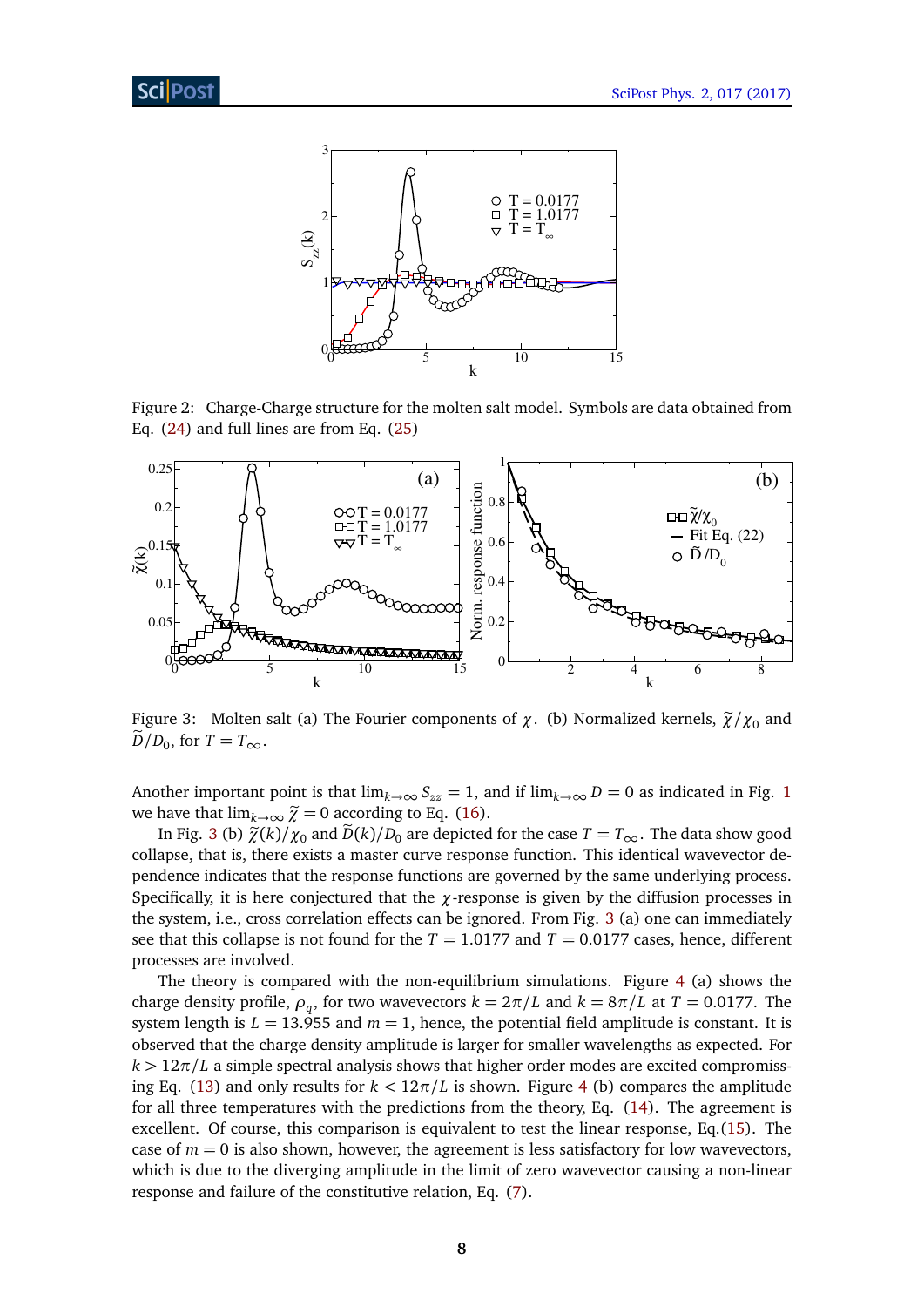



<span id="page-8-2"></span>Figure 4: Non-equilibrium results for molten salt (a) Charge density profiles for  $T = 0.0177$ . Lines are sine functions with amplitudes  $\tilde{\rho}_q = 0.0072$  and 0.093, values obtained from a spectral analysis. (b) Charge density amplitudes for all three temperatures and for  $m = 0$ . Symbols are simulation results. Lines are predictions from the theory, Eq. [\(14\)](#page-3-4).

#### <span id="page-8-0"></span>**3.3 Results: ionic liquid**

In Fig. [5](#page-9-0) (a) the diffusion kernels are is shown for the ion liquid model. These are evaluated as explained in Sect. [3.2.](#page-5-0) One sees that within statistical uncertainty the diffusion kernel is wavevector independent, at least up to  $k = 5$ . Beyond this wavevector value the statistical error increases dramatically and the results are non-conclusive. The charge-charge structure, Fig. [5](#page-9-0) (b), is calculated from the direct definition Eq. [\(24\)](#page-5-4). It features relatively strong structure, that is, the system is in the screening regime. We can therefore expect the response function *χ* to resemble low temperature molten salt response function.

For the ionic liquid Eqs. [\(13\)](#page-3-1)-[\(18\)](#page-4-2) do not apply as  $\chi_+ \neq \chi_-$  and  $D_+ \neq D_-$ , and  $\tilde{\chi}_i$  is found from non-equilibrium simulations using Eq. [\(10\)](#page-3-0) directly. This also means that we cannot compare the predictions from these equations with simulation data. The amplitudes of the density profiles for both the anion and cation are analyzed giving  $\tilde{n}_i$ . Note that only single<br>modes are spaited for the law sytemal field analized  $F_a = 0.05$ . Substitution of  $\tilde{n}_i$  and  $\tilde{p}_i = p_i$ . modes are excited for the low external field applied,  $E_0 = 0.05$ . Substitution of  $\tilde{n}_i$  and  $\tilde{D} = D_0$ into Eq. [\(10\)](#page-3-0) yields the results in Fig. [5](#page-9-0) (c). The response features a maximum for  $k \approx 4.25$ in good agreement with the maximum charge-charge structure.

To investigate if the two kernels can be mapped onto the same master curve, the results from the cation kernel is normalized with respect the maximum. The normalized result is shown in Fig. [5](#page-9-0) (c) as squares connected with a punctured line. To a reasonable agreement the two kernels do follow a master curve which indicates that the underlying mechanisms responsible for the response are the same. This contrasts the wavevector independent diffusion kernel, that is, the system response seen in the mass flux due to the density gradient. Therefore, the physical mechanisms for the two fluxes  $j_i^d$  and  $j_i^e$  are fundamentally different; at least in the screening regime.

### <span id="page-8-1"></span>**4 Conclusion**

In this paper the mass flux of an ionic system due to a spatially varying electric field is studied. Following the Nernst-Planck equation two forces are present in this system: (i) the concentration gradient and (ii) the gradient of the electric potential. The two response functions (or kernels) that account for the system response to these forces are the diffusion- and *χ*response functions; the *χ*-response function relates the mass flux with the external electric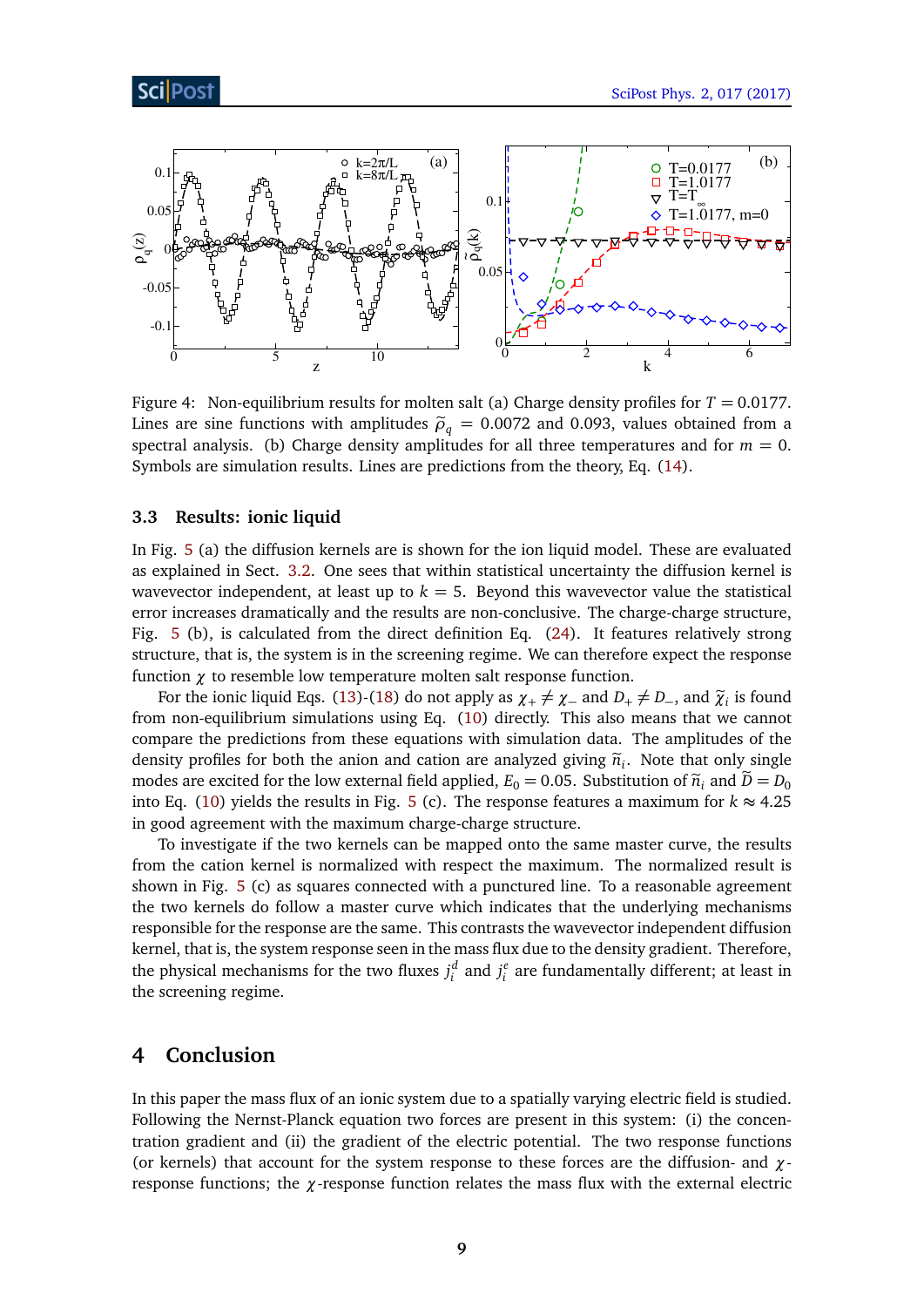

<span id="page-9-0"></span>Figure 5: Ionic liquid. (a) Diffusion kernels for the anion and cation. (b) Charge-charge structure. (c) wavevector dependent response function  $\tilde{\chi}_i$  for the anion and cation. Squares connected with punctured line is the normalized cation response function. For all figures lines serve as a guide to the eye.

field excluding the contribution from the concentration gradient (here modelled through the self-diffusion). Note, this differs from the charge-charge response function,  $S_{zz}$ , which relates the charge density to the electric field including all underlying processes, and the ionic conductivity that relates the charge current to the local field. In the limit of zero screening the *χ*-response function is directly related to the conductivity, on the other hand, in the large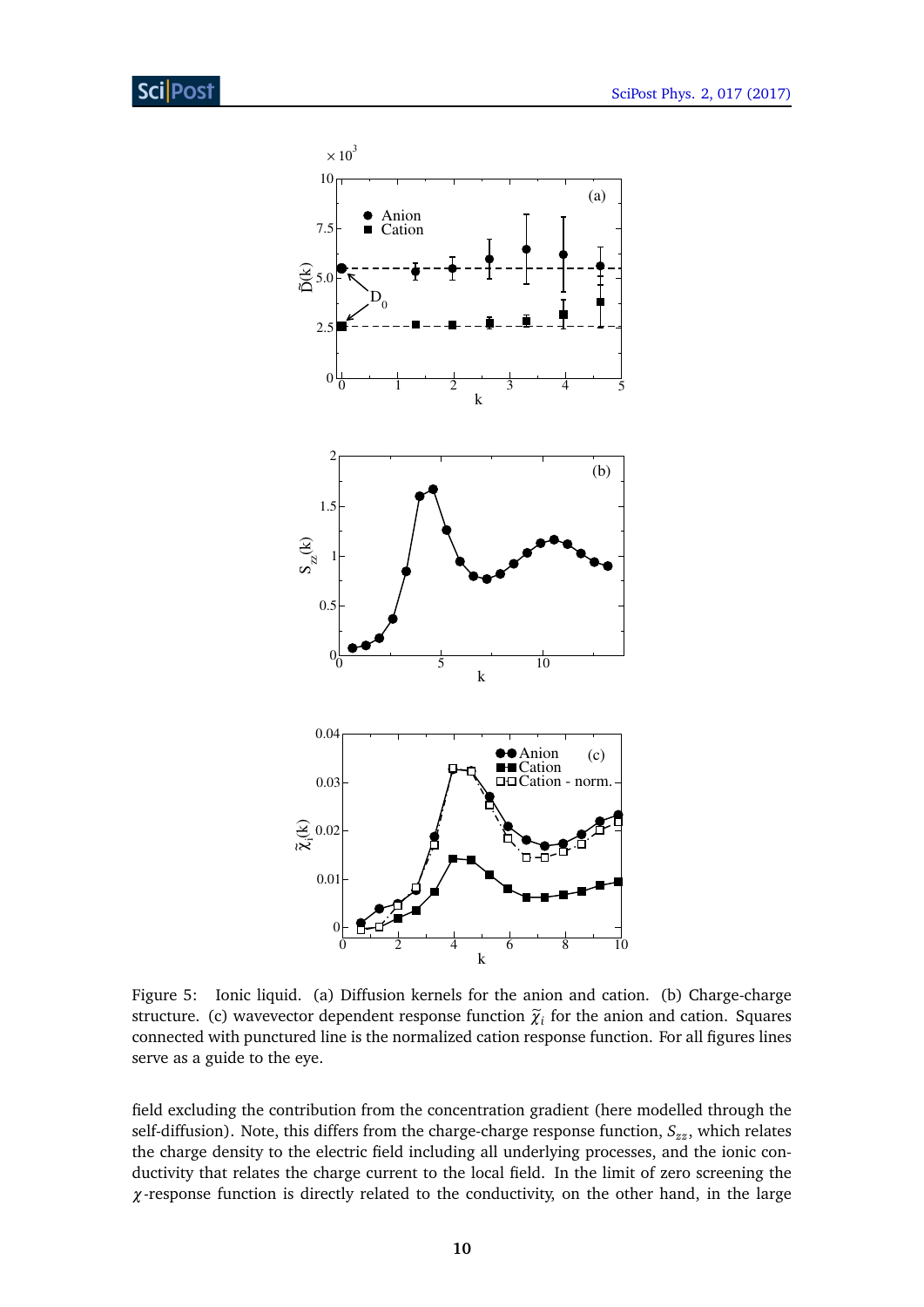screening regime the response function is related to the charge-charge structure.

The spatial correlations in the system are manifested in the wavevector dependence of the kernels. The molecular dynamics simulation data show the diffusion and *χ*-kernels feature very different wavevector dependence in the screening regime. Interestingly, in the screening regime both the molten salt and ionic liquid feature a wavevector independent diffusion kernel and the response to the external field is dominated by the charge-charge structure. This latter quantity is a collective property of the system. In the non-screening regime, on the other hand, the response to the external field is closely related to the ionic conductivity and in this regime the Nernst-Einstein relation holds to a good approximation, i.e., cross-correlation effects are negligible.

#### **References**

- <span id="page-10-0"></span>[1] J. P. Hansen and I. R. McDonald, *Statistical mechanics of dense ionized matter. IV. Density and charge fluctuations in a simple molten salt*, Phys. Rev. A **11**, 2111 (1975), doi:10.1103/[PhysRevA.11.2111.](http://dx.doi.org/10.1103/PhysRevA.11.2111)
- <span id="page-10-1"></span>[2] J. P. Hansen and I. R. McDonald, *Theory of Simple Liquids*, Academic Press, Amsterdam, ISBN 9780123705358 (2006).
- <span id="page-10-2"></span>[3] S. Smedley, *The interpretation of ionic conductivity in liquids.*, Springer US, Boston (1980), doi:10.1007/[978-1-4684-3818-5.](http://dx.doi.org/10.1007/978-1-4684-3818-5)
- <span id="page-10-3"></span>[4] K. Harris, *Relations between the Fractional Stokes-Einstein and Nernst-Einstein Equations and Velocity Correlation Coefficients in Ionic Liquids and Molten Salts*, J. Phys. Chem. B **114**, 9572 (2010), doi:10.1021/[jp102687r.](http://dx.doi.org/10.1021/jp102687r)
- <span id="page-10-4"></span>[5] M. Kanakubo, K. Harris, N. Tsuchihashi, K. Ibuki and M. Ueno, *Effect of Pressure on Transport Properties of the Ionic Liquid 1-Butyl-3-Methylimidazolium Hexafluorophosphate*, J. Chem. Phys. B **111**, 2062 (2007), doi:10.1021/[jp067328k.](http://dx.doi.org/10.1021/jp067328k)
- <span id="page-10-5"></span>[6] K. Harris, M. Kanakubo, N. Tsuchihashi, K. Ibuki and M. Ueno, *Effect of Pressure on the Transport Properties of Ionic Liquids: 1-Alkyl-3-Methylimidazolium Salts*, J. Phys. Chem. B **112**, 9830 (2008), doi:10.1021/[jp8021375.](http://dx.doi.org/10.1021/jp8021375)
- <span id="page-10-6"></span>[7] D. J. Evans and G. P. Morriss, *Statistical Mechanics of Nonequilibrium Liquids*, Cambridge University Press, Cambridge (2008), doi:10.1017/[CBO9780511535307.](http://dx.doi.org/10.1017/CBO9780511535307)
- <span id="page-10-7"></span>[8] J. Hansen, J. Dyre, P. Daivis, B. Todd and H. Bruus, *Continuum Nanofluidics*, Langmuir **31**, 13275 (2015), doi:10.1021/[acs.langmuir.5b02237.](http://dx.doi.org/10.1021/acs.langmuir.5b02237)
- <span id="page-10-8"></span>[9] A. Furukawa and H. Tanaka, *Nonlocal nature of the viscous transport in supercooled liquids: Complex fluid approach to supercooled liquids*, Phys. Rev. Lett. **103**, 135703 (2009), doi:10.1103/[PhysRevLett.103.135703.](http://dx.doi.org/10.1103/PhysRevLett.103.135703)
- <span id="page-10-9"></span>[10] S. R. de Groot and P. Mazur, *Non-equilibrium Thermodynamics*, Dover Publications, ISBN 9780486647418 (1984).
- <span id="page-10-10"></span>[11] A. Baranyai, D. J. Evans and P. J. Daivis, *Isothermal shear-induced heat-flow*, Phys. Rev. A **46**, 7593 (1992), doi:10.1103/[PhysRevA.46.7593.](http://dx.doi.org/10.1103/PhysRevA.46.7593)
- [12] H. Hoang and G. Galliero, *Shear viscosity of inhomogeneous fluids.*, J. Chem. Phys. **136**, 124902 (2013), doi:10.1063/[1.3696898.](http://dx.doi.org/10.1063/1.3696898)